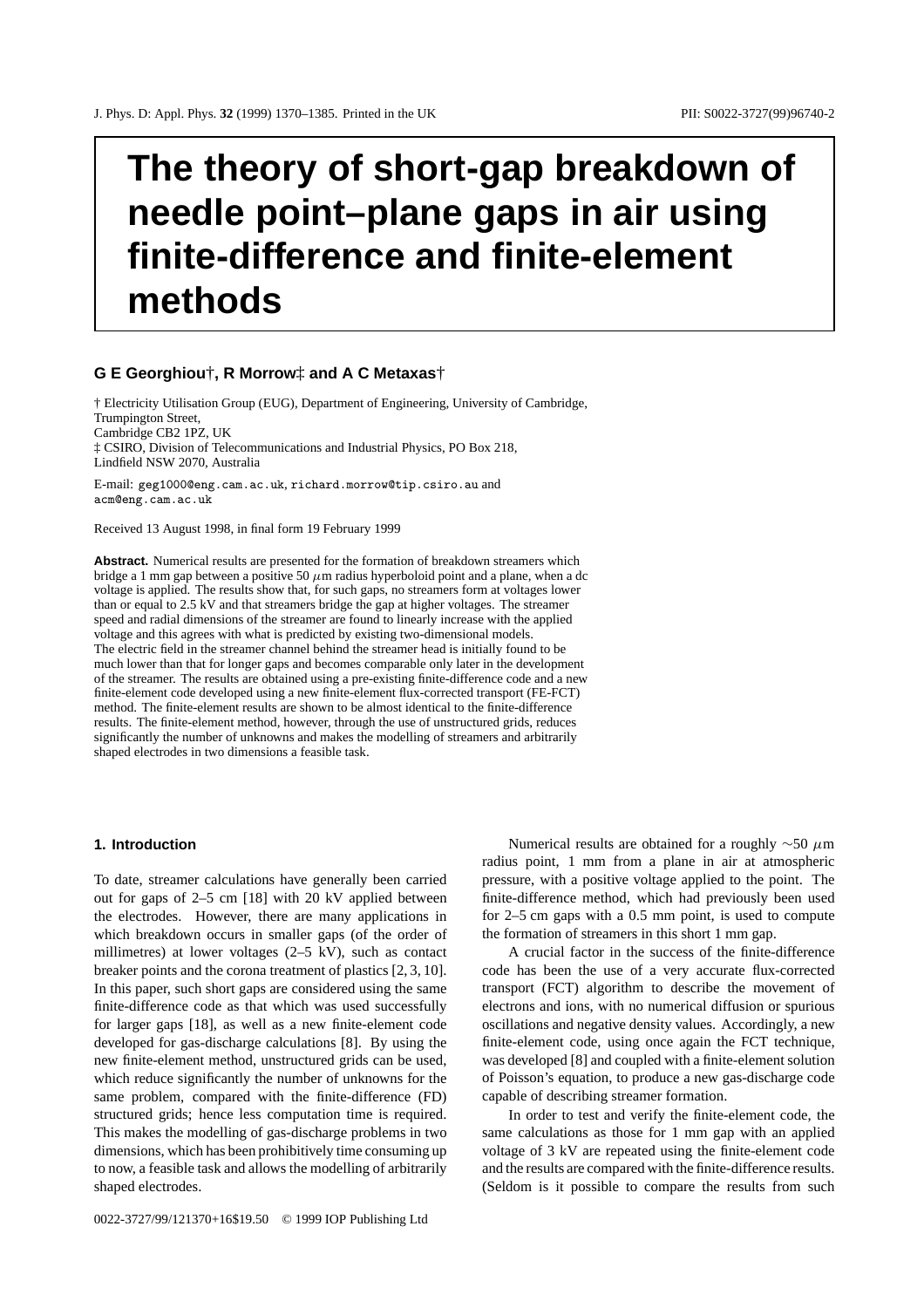radically different codes under identical conditions, due to the large number of calculations involved.)

The finite-element method is finally used to study the effects of the channel radius and applied voltage on the streamer speed, maximum field and current output for the 1 mm point–plane gap.

# **2. Theory**

Complete characterization of streamer phenomena would require the use of two-dimensional models. However, due to the fact that very long calculations are employed for such problems, together with the fact that streamers occupy a narrow cylindrical channel between the anode and the cathode [14], a fixed channel radius is assumed and the equations for charges are solved in one dimension only. The electrical field must, nevertheless, be computed in two dimensions by solving Poisson's equation. So the electron, positive-ion and negative-ion continuity equations including ionization, attachment, recombination and photo-ionization are solved simultaneously with Poisson's equation, but in one dimension, to give electron and ion density distributions and the electrical field.

The coupled continuity equations for electrons, positive ions and negative ions are:

$$
\frac{\partial N_e}{\partial t} = S + N_e \alpha |W_e| - N_e \eta |W_e| - N_e N_p \beta
$$

$$
- \frac{\partial (N_e W_e)}{\partial z} + \frac{\partial}{\partial z} \left( D \frac{\partial N_e}{\partial z} \right)
$$
(1)

$$
\frac{\partial N_p}{\partial t} = S + N_e \alpha |W_e| - N_e N_p \beta - N_n N_p \beta - \frac{\partial (N_p W_p)}{\partial z}
$$
\n(2)

$$
\frac{\partial N_n}{\partial t} = N_e \eta |W_e| - N_n N_p \beta - \frac{\partial (N_n W_n)}{\partial z}
$$
(3)

where  $t$  is the time,  $z$  is the distance from the cathode,  $N_e$ ,  $N_p$  and  $N_n$  are the electron, positive-ion and negativeion densities, respectively, and  $W_e$ ,  $W_p$  and  $W_n$  are the electron, positive-ion and negative-ion drift velocities, respectively. The symbols  $\alpha$ ,  $\eta$ ,  $\beta$  and *D* denote the ionization, attachment, recombination and electron-diffusion coefficients, respectively. The term *S* is the source term due to photo-ionization [18]. The recombination coefficients *βep* and *βnp* are taken to be constant and equal to *β* following Morrow and Lowke [18], for recombination is not an important process on the time scales involved for short point–plane gaps.

Poisson's equation is given by

$$
\nabla(\epsilon_r \nabla \phi) + \frac{e}{\epsilon_0} (N_p - N_n - N_e) = 0 \tag{4}
$$

where  $\epsilon_0$  is the dielectric constant of free space,  $\epsilon_r$  the relative permittivity,  $e$  the electron charge and  $\phi$  the electrical potential. The electrical field *E* is computed using

$$
E = -\nabla \phi. \tag{5}
$$

It is assumed that the transport properties of the gas (such as  $\alpha$  and  $W_e$ ) are determined by the ratio  $E/N$ , where *E* is the local electrical field and *N* is the neutral gas number density. This assumption is valid only for high pressures [16]. The actual expressions fitted to the material data functions are tabulated elsewhere [18, 20].

The continuity equation for electrons, equation (1), is of second order and therefore requires two boundary conditions: at the anode  $z = 0.1$  cm and  $N_e = 0$  and at the cathode  $z = 0$  and  $N_e = 0$ . The continuity equations for positive and negative ions, equations (2) and (3), are both of first order and thus require only one boundary condition each: at the cathode  $N_n = 0$  and at the anode  $N_p = 0$ . At absorbing boundaries, the heavy-particle densities are finite and determined by the flux from the body of the discharge. The current, *I*, in the external circuit, due to the motion of electrons and ions between the electrodes, is calculated using Sato's equation [24] which is modified to include negative ions and electron diffusion:

$$
I = \frac{Ae}{V_a} \int_0^d \left( N_p W_p - N_n W_n - N_e W_e + D \frac{\partial (N_e)}{\partial z} \right) E_l dz
$$
 (6)

where  $V_a$  is the applied voltage, A the cross sectional area of the discharge channel,  $d$  the gap length and  $E_l$  the Laplacian electrical field.

Poisson's equation is solved on a two-dimensional mesh with boundary conditions  $\phi = \phi_0$  (the applied voltage) at the anode surface,  $\phi = 0$  at the cathode and  $\partial \phi / \partial r = 0$  along the axis of symmetry. At the open boundary, the charge is assumed to be zero, so the exact solution of Laplace's equation is used [7, 12].

#### **3. Solution methods**

Much work has been done on the development of models for streamer problems in one dimension by using the same set of equations [9, 19, 26]. It is worth noting, however, that all these models are limited to structured grids (for the two-dimensional solution of Poisson's equation). It is clear that the extension of these models in fully two-dimensional form would result in very long calculations due to the fact that, when one is using structured grids, many unknowns are required, especially for gas-discharge problems, in which a very fine resolution is required for certain parts of the space domain (such as the anode). There are also fully two-dimensional finite-difference models [1, 6, 11, 28], again using structured grids, but these are limited to small gaps or small time domains due to the computational expense of the calculations.

The problem presented in this paper is solved using one of these finite-difference models, developed by Steinle *et al* [26], and the new finite-element method, developed by the authors [8], to demonstrate the advantages of the finite-element unstructured grids over the finite-difference structured grids. This also acts as a good validation of this code before extending it to two dimensions. The inputs for the two codes are the same so that they act as a detailed check on each other.

The finite-difference method uses a successive overrelaxation method [23] to obtain the two-dimensional axisymmetrical solution of the electric potential *φ* from Poisson's equation. The continuity equations are solved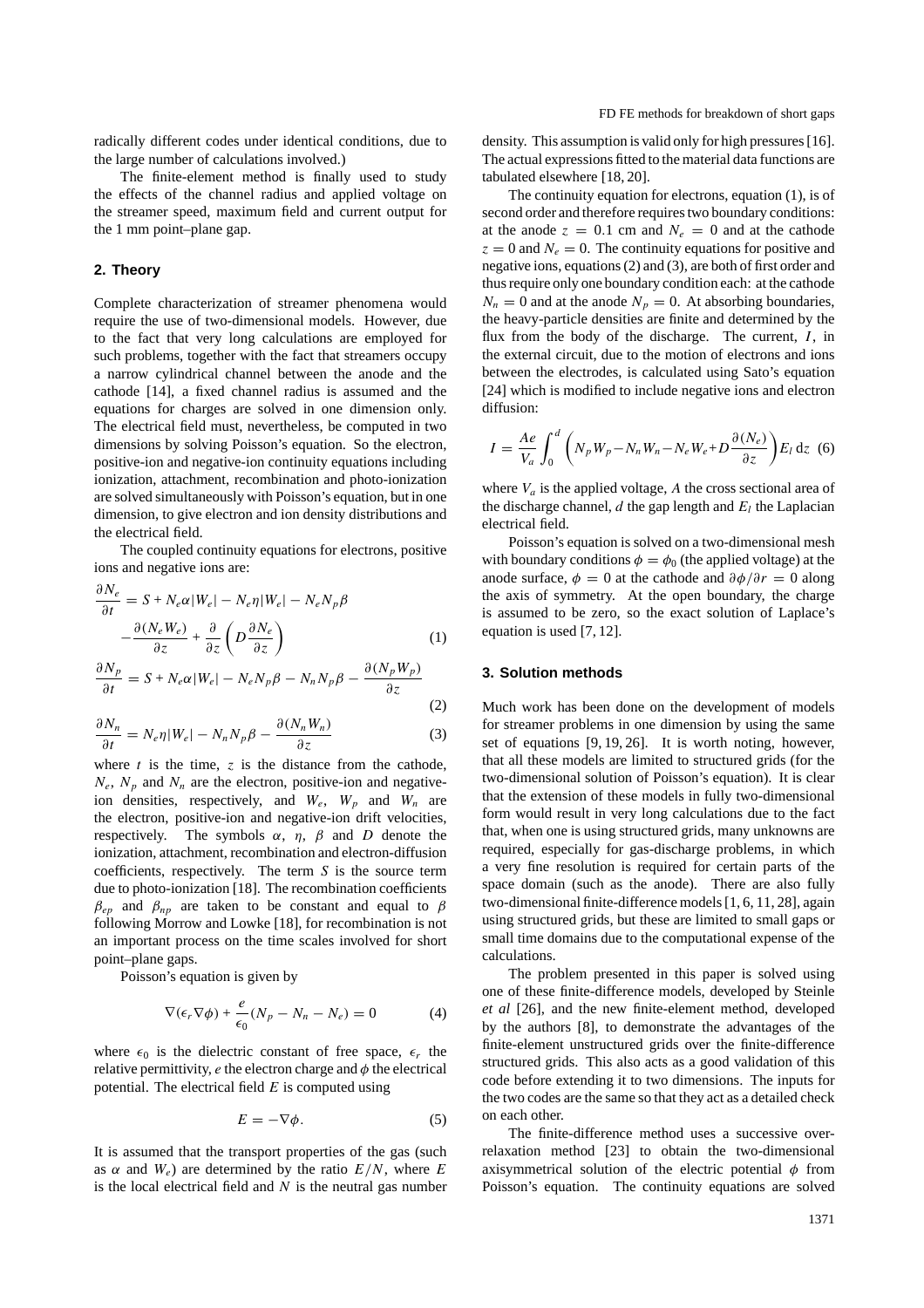#### G E Georghiou *et al*

using a very accurate fourth-order flux-corrected transport algorithm [26].

The second method uses a new finite-element algorithm recently developed by the authors [8], which uses the standard Taylor–Galerkin method for the solution of Poisson's equation, together with a new improved finite-element fluxcorrected transport (FE-FCT) algorithm for the continuity equations. This improved FE-FCT algorithm is an extension of the method proposed by Lohner *et al* [13], which has been used very successfully in fluid mechanics and has the distinct advantage that no operation splitting for multidimensional problems is required. The two-step Lax–Wendroff method is used as the high-order scheme and mass diffusion is added to transform this high-order scheme to a low-order one. Diffusion is added by subtracting the lumped mass matrix from the consistent mass matrix and the diffusion coefficient used is the one inherent in the upwind scheme. This is the optimal diffusion coefficient for the performance of the FCT algorithm. More details can be found in [8].

For fast-moving transient phenomena, such as streamer fronts, a moving mesh is usually required. However, the continuous movement of the mesh is inappropriate for this calculation. Firstly, many geometrical parameters would have to be recalculated at every time step, making the computation inefficient. Secondly, the electrons move in the opposite direction to that of the streamer front, increasing the effective value of  $W_e$  relative to the mesh and reducing the value of the time increment required for numerical stability.

The strategy adopted for both the methods (finite difference and finite elements), in order to follow the streamer front, has been to use a fine uniform mesh, across which the streamer head propagates, and an expanding mesh away from this region towards the electrodes. When the streamer reaches the end of the fine mesh region, the mesh is re-zoned so that the streamer head is again at the start of the fine mesh region.

At the anode, a fine mesh is also used to resolve the anode-fall region. The mesh expands smoothly away from the anode and then contracts towards the streamer-head region. Similarly the mesh expands away from the streamerhead region towards the cathode, but with no fine mesh region at the cathode. The smooth changes and expansion of the mesh are achieved using exponential functions. The total number of axial mesh points used to represent the 1 mm gap between the cathode and the anode both for the finitedifference method and for the finite-element method is 400. The mesh size at the streamer head is  $2 \mu m$ . The continuity equations are solved on this mesh of 400 points.

Poisson's equation is solved on a two-dimensional mesh. For the finite-difference method, radial dimensions have to be defined and further axial dimensions have to be defined so that the shape of the anode is included. The radial mesh has a minimum size of  $5 \mu$ m at the centre, expanding exponentially with 50 mesh points out to a radius of 1 mm. The shape of the anode is included by defining a new axial mesh point for each radial mesh point such that the position defined by the axial and radial coordinates lies on the anode surface. In this way, the anode is included using an extra 40 mesh points. Thus, for the finite-difference method, Poisson's equation is solved on a mesh of 440 axial points and 50 radial points, which



**Figure 1.** The high-resolution mesh at the anode region for the finite-element solution of Poisson's equation.

results in about 20 000 unknowns. Furthermore, for the finitedifference method, Poisson's equation is solved using the successive over-relaxation (SOR) method [23] which takes up to 50 iterations at each time step and hence dominates the computation time of the whole problem.

On the other hand, with the finite-element method, unstructured grids are used, through the use of triangular elements, which reduce the number of unknowns significantly for the same problem and allow one to model the boundaries more accurately. Figure 1 shows the anode region of the mesh used for the solution of Poisson's equation using the finite-element method. It is clearly seen that a very fine resolution is used in the anode region to resolve the steep gradients, as required, but, away from the axis of symmetry, where the space charge is zero, a very coarse mesh is used because the solution there does not vary steeply. The total number of unknowns used for the solution of Poisson's equation is now around 4000. In this way, the accuracy is maintained at less computational expense, compared with the finite-difference method, in which structured grids must be used and the boundaries are represented more accurately, which allows us to model arbitrarily shaped electrodes.

Furthermore, with the finite-element method, the problem reduces to solving the following equation after discretization:

$$
M\phi = q \tag{7}
$$

which gives

$$
\phi = \mathbf{M}^{-1} \mathbf{q} \tag{8}
$$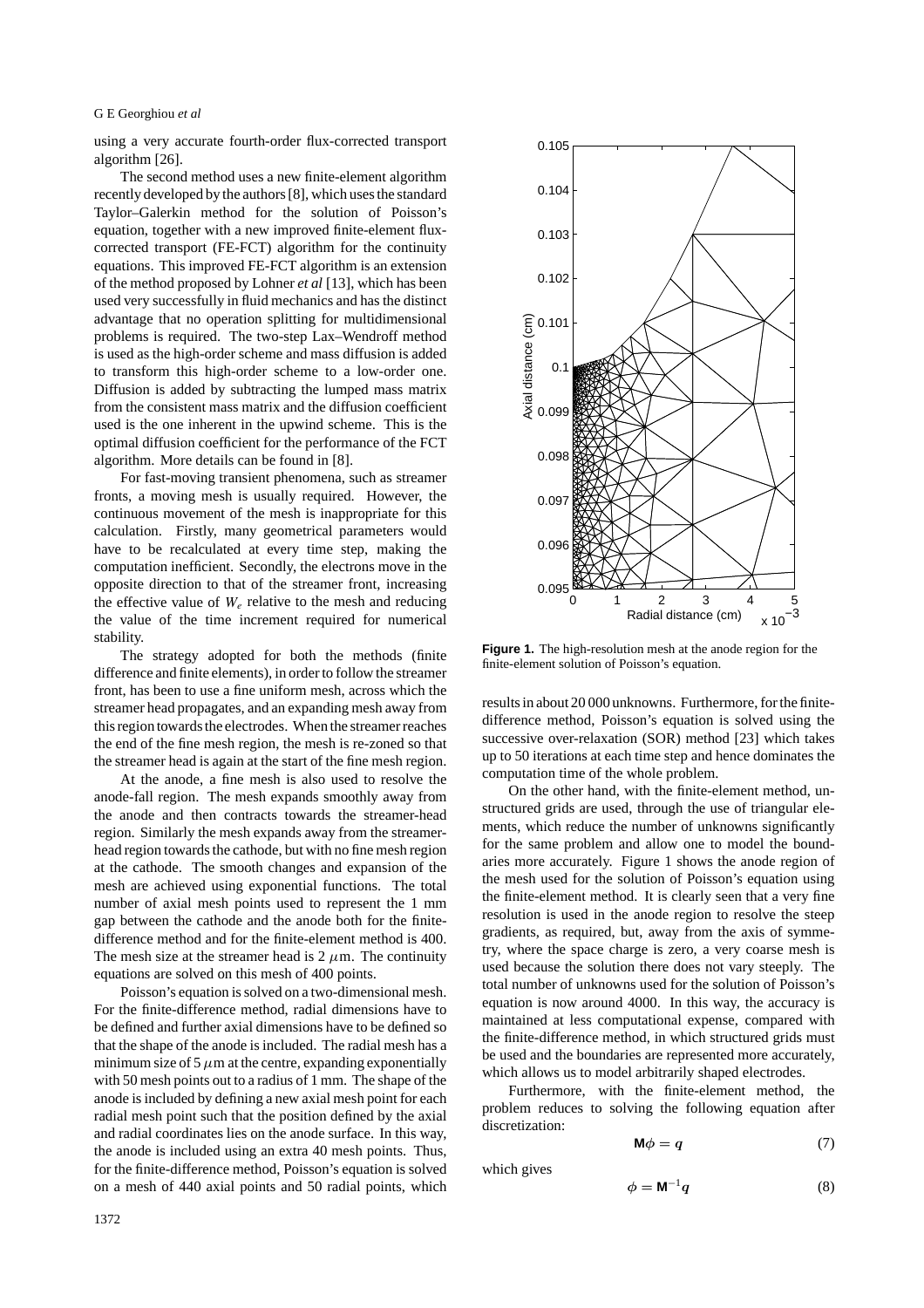

**Figure 2.** Electron densities at various times: full line, finite-difference results; and  $(\times)$ , finite-element results.



**Figure 3.** Positive-ion densities at various times: full line, finite-difference results; and  $(x)$ , finite-element results.

where **M** is a global matrix associated with the finite-element method [25], assembled by the elemental matrices,  $\phi$  the vector of unknown electrical potential values at each node and *q* the vector of charges, obtained from the continuity equations, at each node. For this problem, the matrix **M** is constant for a constant mesh, for it depends only on the voltage and the mesh, so it can be inverted at the beginning of the calculation and stored. Thus, the 50 iterations for each time step of a problem of 20 000 unknowns (the finite-difference case) reduce to a single matrix–vector multiplication of 4000 unknowns (the finite-element case) and hence the computational effort is reduced significantly.

#### **4. Results**

Results are presented for the development of streamers from the positive point of a point–plane gap in air at atmospheric pressure. The point is a hyperboloid with a 50  $\mu$ m radius of curvature at the tip, the gap spacing is 1 mm and a positive voltage is applied at the start of the calculation. The calculations refer to the situation in which there is no preexisting space charge and the voltage can reach a steady state before the discharge starts, as was the case for the original Trichel pulse calculation of [15]. Experimentally there is often a long time lag before a suitable seed electron is available to start the discharge, during which time the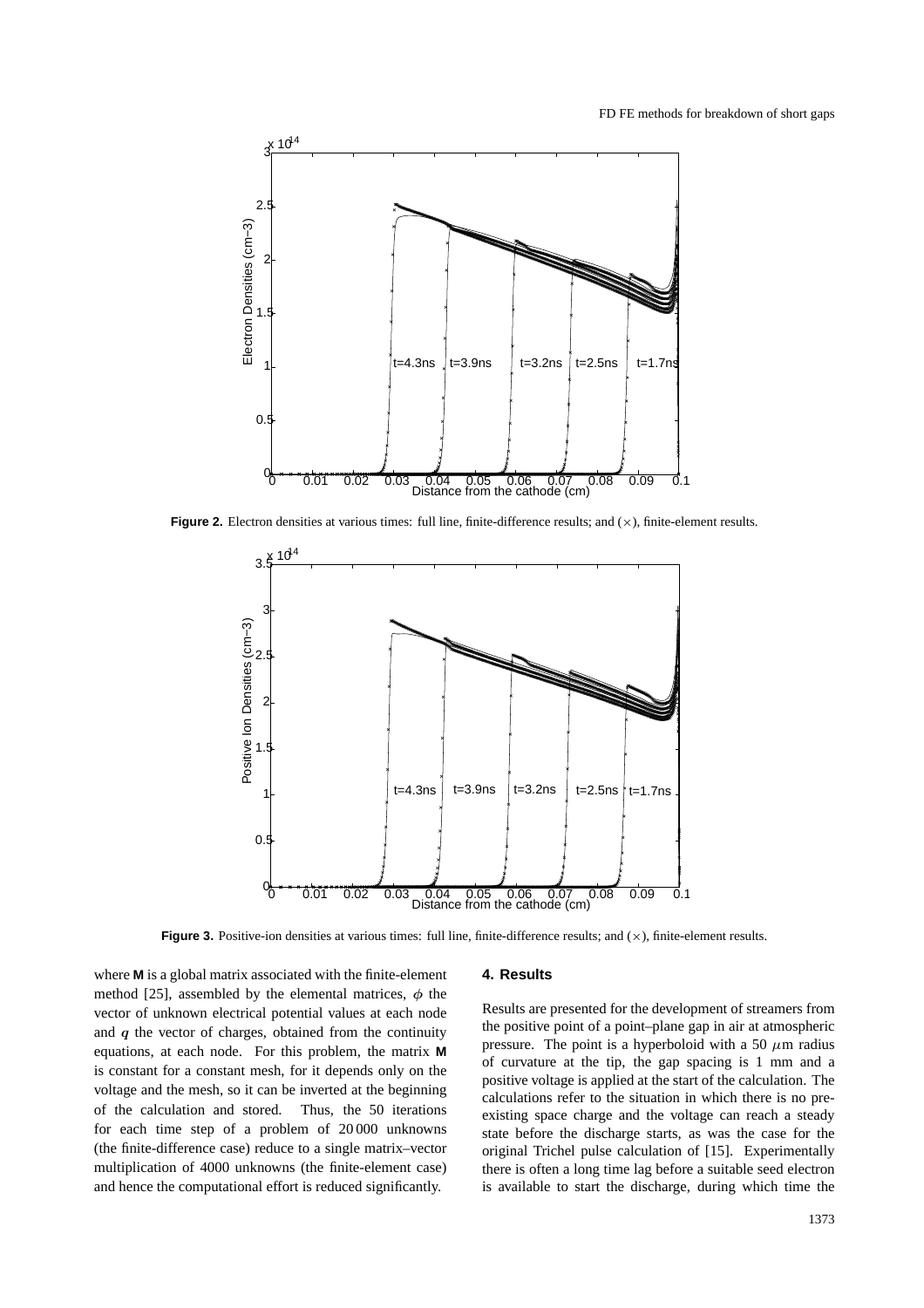

**Figure 4.** Negative-ion densities at various times: full line, finite-difference results; and ( $\times$ ), finite-element results.



**Figure 5.** The net charge at various times: full line, finite-difference results; and ( $\times$ ), finite-element results.

voltage reaches a steady state. Subsequent discharges are considerably affected by the existence of space charge, just like the case for Trichel pulses, for which subsequent pulses are smaller than the first [4]. In this paper we consider only the first corona phenomena.

### **4.1. A FE–FD comparison**

In order to test and verify the finite-element method, a streamer calculation is performed both with both the finiteelement code and with the finite-difference code, with exactly the same inputs. For this test a voltage of 3 kV is applied to the point at the start of the calculation and the calculation is initiated by approximately 100 electron ion pairs released 0.2 mm from the anode at  $t = 0$ . The radial charge density is distributed radially using

$$
\rho(r, z) = \rho_a(z) e^{-100r^2}
$$
 (9)

where  $\rho_a(z)$  is the axial charge distribution. The charge is set out up to a distance of 0.0075 cm and is set to zero beyond this point for this problem. This choice of radial distribution is imposed on the calculation in order to make the results directly comparable with those published previously [18] and in order to use exactly the same program as that used in [18] for the validation of the finite-element program. The effects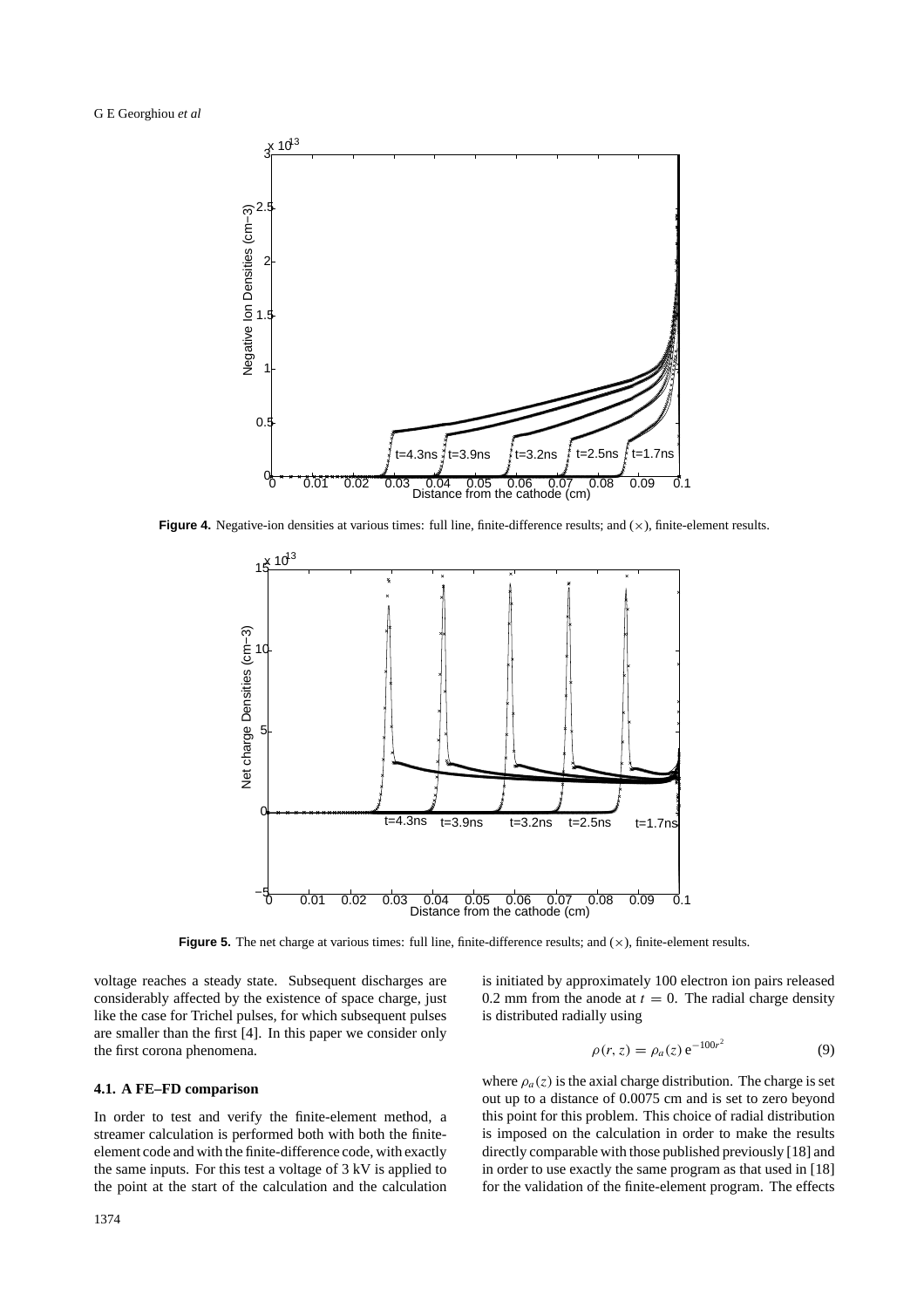

**Figure 6.** The field along the axis of symmetry at various times: full line, finite-difference results; and  $(\times)$ , finite-element results.

of changing the radial dimensions and the radial profile to a square profile are discussed in a later section.

Figures 2–6 show the electron, positive-ion, negativeion and net charge densities and the field along the axis of symmetry, respectively, at various times during the movement of the streamer towards the cathode. Figures 7 and 8 show the field obtained in the whole of the space domain from the solution of Poisson's equation at times  $t = 1.7$  and 3.2 ns. The results obtained with the two methods are shown to be in good agreement and this gives us confidence that the finite-element method gives comparable results at less computational expense than the finite-difference method for the solution of streamer problems. Thus the finite-element method is used in the subsequent sections for the analysis of the case of a 1 mm point–plane gap.

#### **4.2. The radial charge distribution**

It is a weakness of the present approach that a radial profile must be specified; however, such methods are much more efficient than two-dimensional methods and give comparable results to those for two-dimensional methods, provided that a suitable radius is chosen for the channel [1, 11]. It is not appropriate to compute a suitable streamer radius by considering the radial expansion of an electron avalanche, due to diffusion, as it grows large enough to distort the electric field [4]. This is because we are considering not a single avalanche but many avalanches which are rapidly absorbed into the anode. Our best guide is to draw the right streamer radius from the existing literature on twodimensional modelling of streamers.

The early two-dimensional modelling of Dhali and Williams [5] indicated that streamers could propagate at various radii depending on the initial electron distribution. However, the recent results of Vitello *et al* [27] show that changing the initial radius of the electron distribution by a factor of two changes the initial stages of the streamer development, but then the streamer reverts to propagating with the same diameter of about 100  $\mu$ m, which is similar to that found by Wang and Kunhardt [29] and Babaeva and Naidis [1]. Whereas Vitello *et al* find their streamer propagating with a relatively constant radius, Kulikovski [11] computes a streamer whose diameter varies from 40 to 300 *µ*m as the streamer traverses a 1 cm gap. Thus the question of the appropriate streamer diameter to use is not well answered at present, but the order of magnitude is clearly about 100  $\mu$ m.

The Gaussian radial density distribution used in [18] is used in this paper; however, results of using different radial distributions are presented, including that for a square distribution, with a uniform density up to a fixed radius, which may be closer to the two-dimensional results. The Gaussian radial density distribution considered here is of the form

$$
\rho(r, z) = \rho_a(z) e^{-(r/r_0)^2}
$$
 (10)

where  $\rho_a(z)$  is the axial density distribution and  $r_0$  is the channel radius. The first calculations were obtained using a 3 kV voltage and varying the channel radius. A Gaussian profile of  $10^6$  cm<sup>-3</sup> electron–ion pairs centred 0.095 cm from the cathode with a half-width of 0.001 cm was used as the initial charge distribution.

Figure 9 shows the variation of the electric field at the streamer head  $(E_{max})$  with the channel radius.  $E_{max}$ depends weakly on external conditions and, for all variants of two-dimensional modelling of streamers at atmospheric air, this is in the range 150–180 kV cm<sup>-1</sup> [1]. So the appropriate channel radius can be chosen to satisfy this requirement; for an applied voltage of 3 kV this radius is about 0.01 cm. The streamer calculation is then repeated for 0.01 cm channel radius. Figures 10, 11, 12 and 13 show the electron, positive-ion, negative-ion and net charge densities, respectively, at various instants during the streamer development. The electron density is found to be in the range (1–1.4) ×  $10^{14}$  cm<sup>-3</sup> which agrees with the previously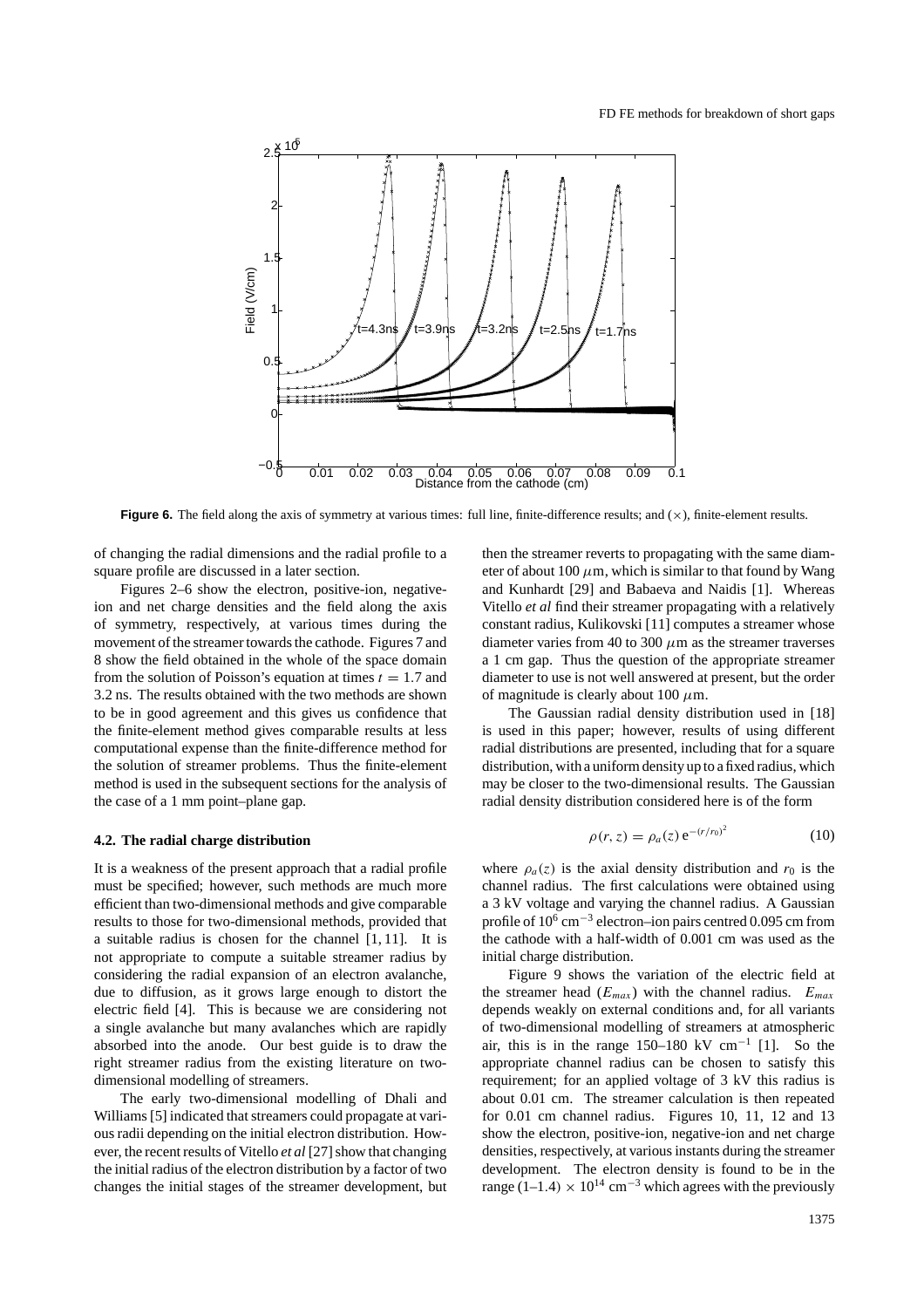

**Figure 7.** The field distribution in the whole of the space domain obtained from the solution of Poisson's equation at time  $t = 1.7$  ns using the finite-element method.



**Figure 8.** The field distribution in the whole of the space domain obtained from the solution of Poisson's equation at time  $t = 3.2$  ns using the finite-element method.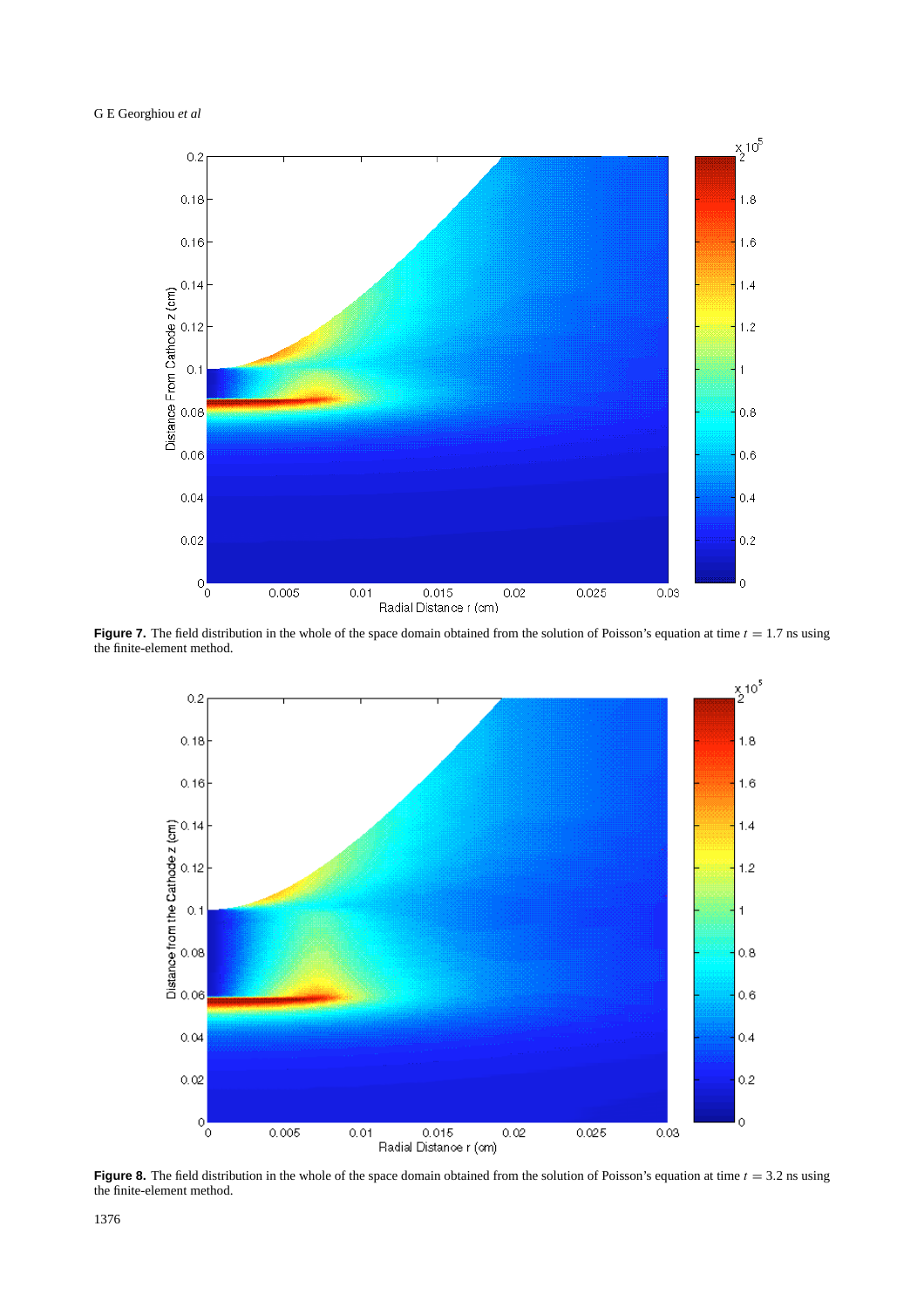





**Figure 10.** Electron densities at 3 kV with a channel radius of 0.01 cm and a Gaussian radial distribution. The instants shown are (from left to right): 1.42, 2.03, 2.64, 3.22, 3.80, 4.35, 4.88 and 5.39 ns.

published two-dimensional numerical results [1]. Figure 14 shows the electric field distribution at various instants and the maximum field is found to be in the range 160–180 kV cm<sup>-1</sup>. Finally, figure 15 shows the field behind the streamer head at several instants. A point worth noting is the very low field

obtained during the early stages of the streamer development. For a short gap and a very sharp point such as the 1 mm gap and 50  $\mu$ m radius tip, the field at the surface is very high. Thus substantial ionization is taking place and electrons are flooding back to the anode at the start of the discharge;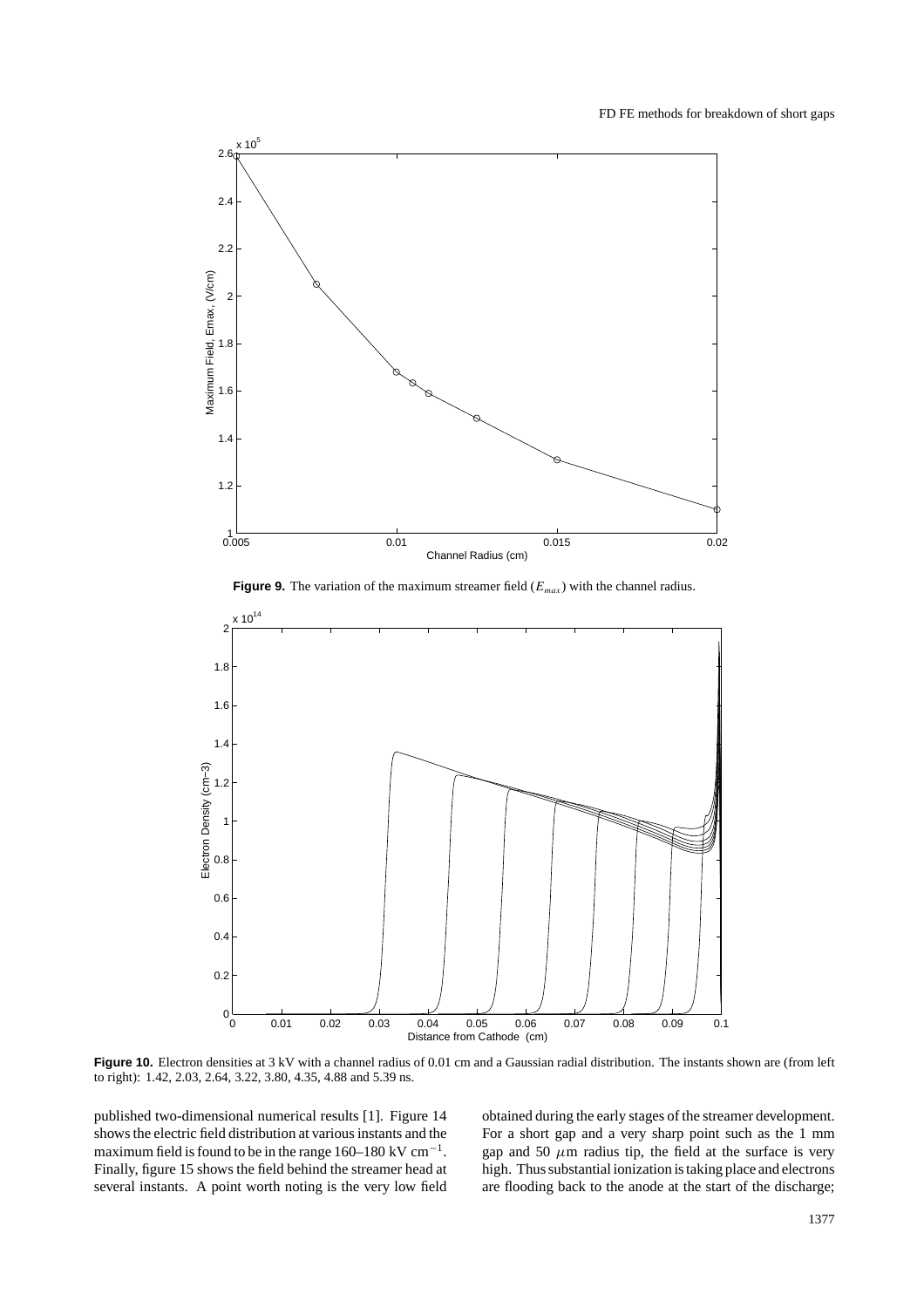

Figure 11. Positive-ion densities at 3 kV with a channel radius of 0.01 cm and a Gaussian radial distribution. The instants shown are (from left to right): 1.42, 2.03, 2.64, 3.22, 3.80, 4.35, 4.88 and 5.39 ns.



Figure 12. Negative-ion densities at 3 kV with a channel radius of 0.01 cm and a Gaussian radial distribution. The instants shown are (from left to right): 1.42, 2.03, 2.64, 3.22, 3.80, 4.35, 4.88 and 5.39 ns.

consequently there need only be a low field to maintain the current in the channel left over from the earlier stages, by the streamer head. Also attachment is very slow; hence electrons are not lost and thus a high field is not necessary to maintain the current by conduction or by ionization to create more current carriers. That is why, during the early stages of the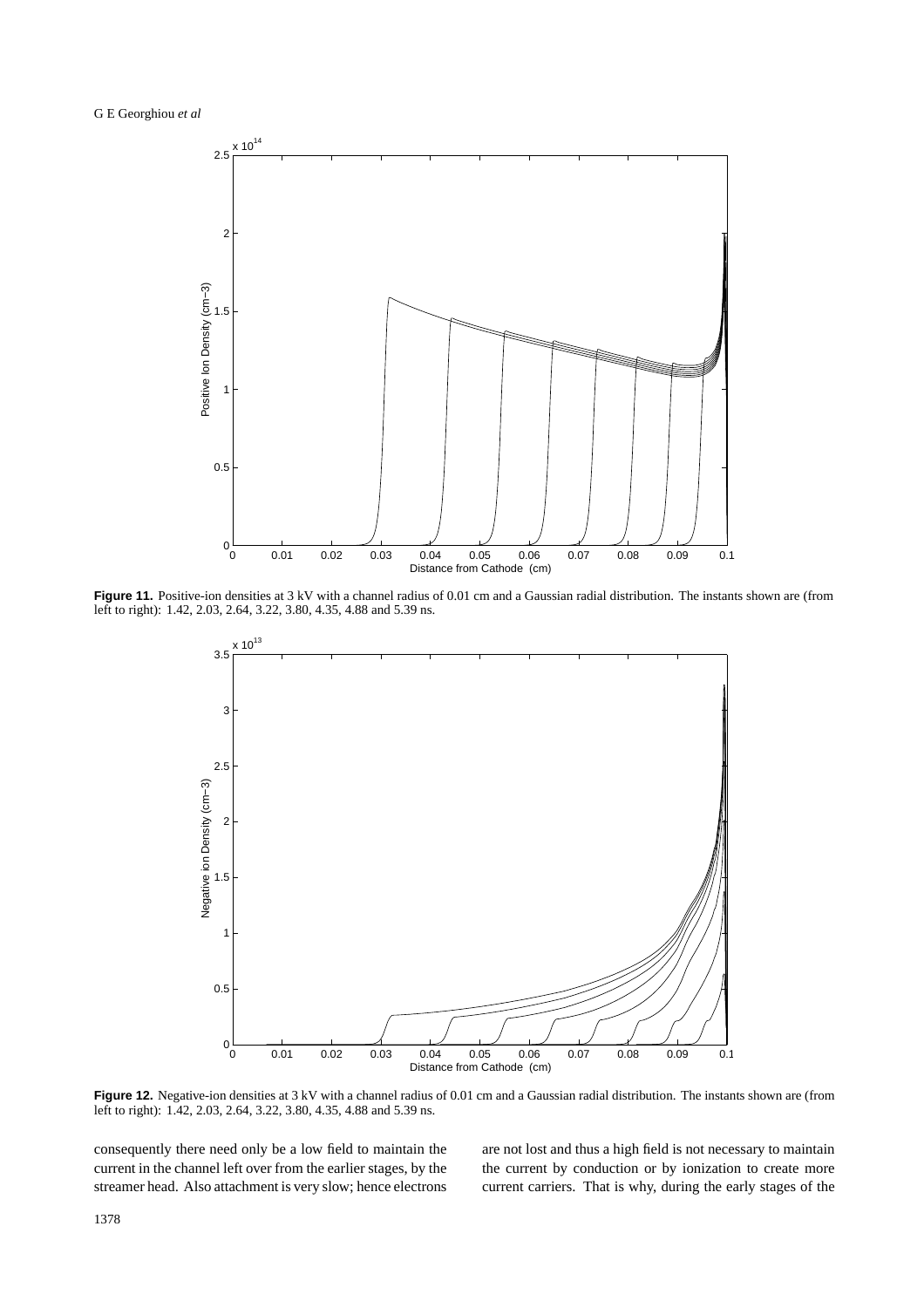

**Figure 13.** Net charge densities at 3 kV with a channel radius of 0.01 cm and a Gaussian radial distribution. The instants shown are (from left to right): 1.42, 2.03, 2.64, 3.22, 3.80, 4.35, 4.88 and 5.39 ns.



**Figure 14.** The field along the axis of symmetry at 3 kV with a channel radius of 0.01 cm and a Gaussian radial distribution. The instants shown are (from left to right): 1.42, 2.03, 2.64, 3.22, 3.80, 4.35, 4.88 and 5.39 ns.

streamer development, the field behind the streamer in the small gap is much smaller than what is predicted for wider gaps  $(6–8 \text{ kV cm}^{-1})$  [1]. As the streamer advances towards the cathode, the field in the streamer head rises and most of the electrical energy is concentrated between the streamer head and the cathode. Thus ionization occurs more rapidly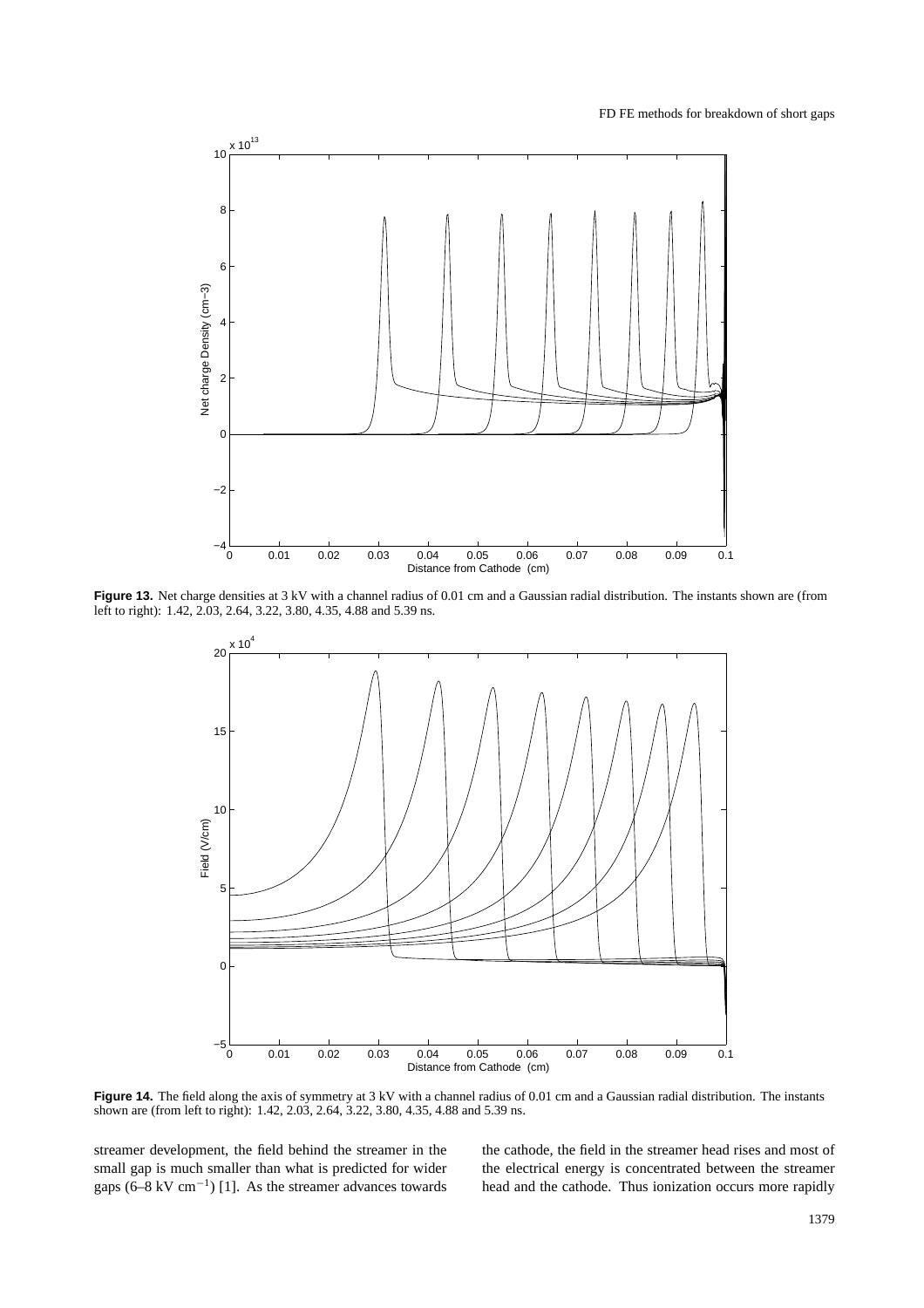

**Figure 15.** The field behind the streamer head at 3 kV with a channel radius of 0.01 cm and a Gaussian radial distribution. The instants shown are (from left to right): 2.64, 3.22, 3.80, 4.35, 4.88, 5.39 and 5.87 ns.



**Figure 16.** The external circuit current at 3 kV with a channel radius of 0.01 cm: full line; a Gaussian radial charge distribution; and broken line, a constant radial charge distribution.

over a wider region and the current rises very rapidly. At the same time attachment is removing electrons from the channel and the field behind the channel rises steadily to values up to about 7 kV cm<sup>-1</sup> (see figure 15), which agrees with the two-dimensional predictions (6–8 kV cm<sup>-1</sup>).

The same calculation is repeated, but this time with a constant radial distribution and a channel radius of 0.01 cm with an applied voltage of again 3 kV. The results were found to be very similar to the results obtained with the Gaussian profile of 0.01 cm channel radius. Figure 16 shows the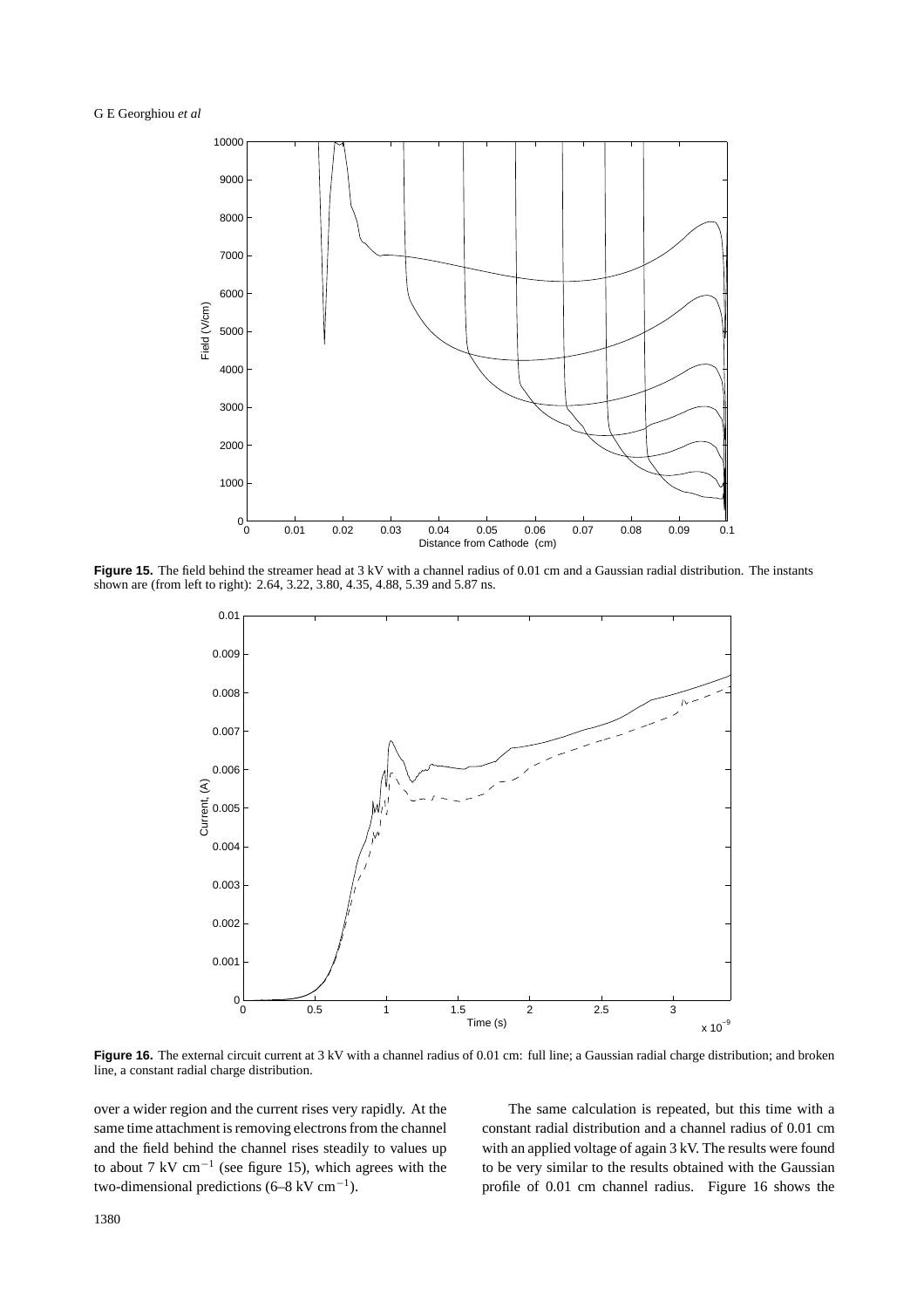

**Figure 17.** The field along the axis of symmetry at 1.42 and 2.64 ns with an applied voltage of 3 kV and a streamer radius of 0.01 cm: full line, a Gaussian radial charge distribution; and (◦), a constant radial charge distribution.



Figure 18. The external circuit current at 3 kV and 0.01 cm channel radius with various initial charge distributions: full line, a square distribution centred 0.095 cm from the cathode and of width 0.002 cm; broken line, a Gaussian charge distribution centred 0.095 cm from the cathode with a half-width of 0.001 cm; and chain line, a Gaussian distribution the same as before but centred 0.085 cm from the cathode.

external circuit current with the Gaussian radial distribution and the constant radial distribution and figure 17 shows the field along the axis of symmetry at  $t = 1.42$  ns and 2.64 ns. It is evident no significant change in the results is caused by using the square profile rather than the Gaussian one.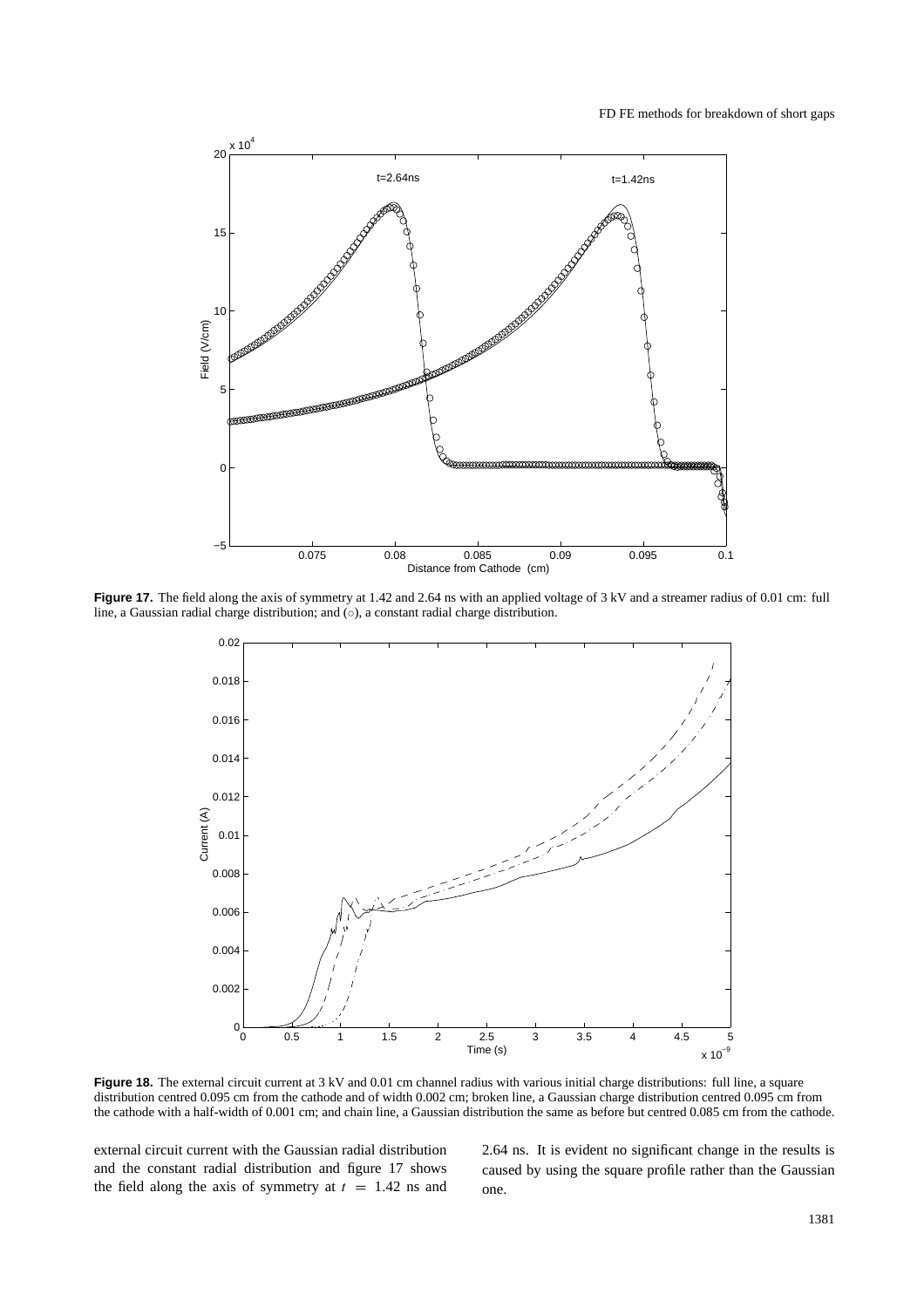

**Figure 19.** The external circuit current versus time at three different applied voltages: full line, 4 kV; broken line, 3.5 kV; and chain line, 3 kV.



**Figure 20.** The streamer speed plotted against time at three different applied voltages:  $(\circ)$ , 3 kV;  $(\diamond)$ , 3.5 kV; and  $(\times)$ , 4 kV.

# **4.3. Initial charge profiles**

The effects of various initial distributions are then examined. Figure 18 shows the current obtained using three different initial charge distributions to initiate the calculation. The first is a square charge distribution of length 0.002 cm and amplitude  $10^6$  cm<sup>-3</sup> centred 0.095 cm from the cathode. The second is a Gaussian pulse of amplitude  $10^6$  cm<sup>-3</sup> and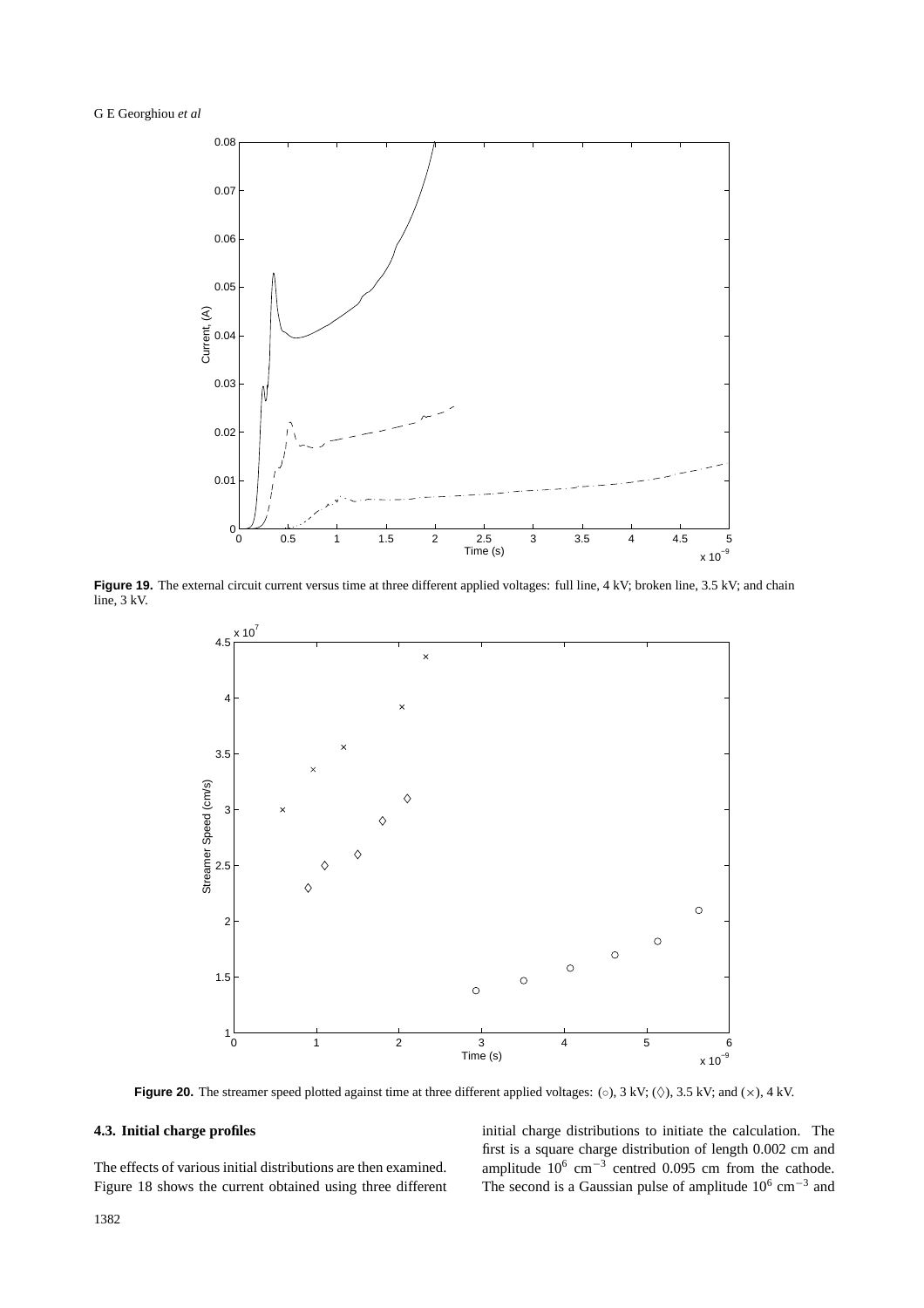



**Figure 22.** The average streamer speed plotted against the applied voltage.

half-width 0.001 cm centred 0.095 cm from the cathode and the third is the same Gaussian pulse as the second one but centred 0.085 cm from the cathode. The initial charge distribution does not change the characteristics of streamer propagation significantly (except near the anode) but it introduces different time delays, as shown in figure 18. Some minor oscillations in the current waveforms in the 'dip'

following the maximum (see figure 18) are due to the lack of sufficient spatial resolution somewhere in the space domain. This kind of instability in the current has been observed previously by Morrow [17] and can be avoided by having better spatial resolution, but this clearly is unwanted, for it would make the calculation even more expensive. The observed instability, however, does not grow and this is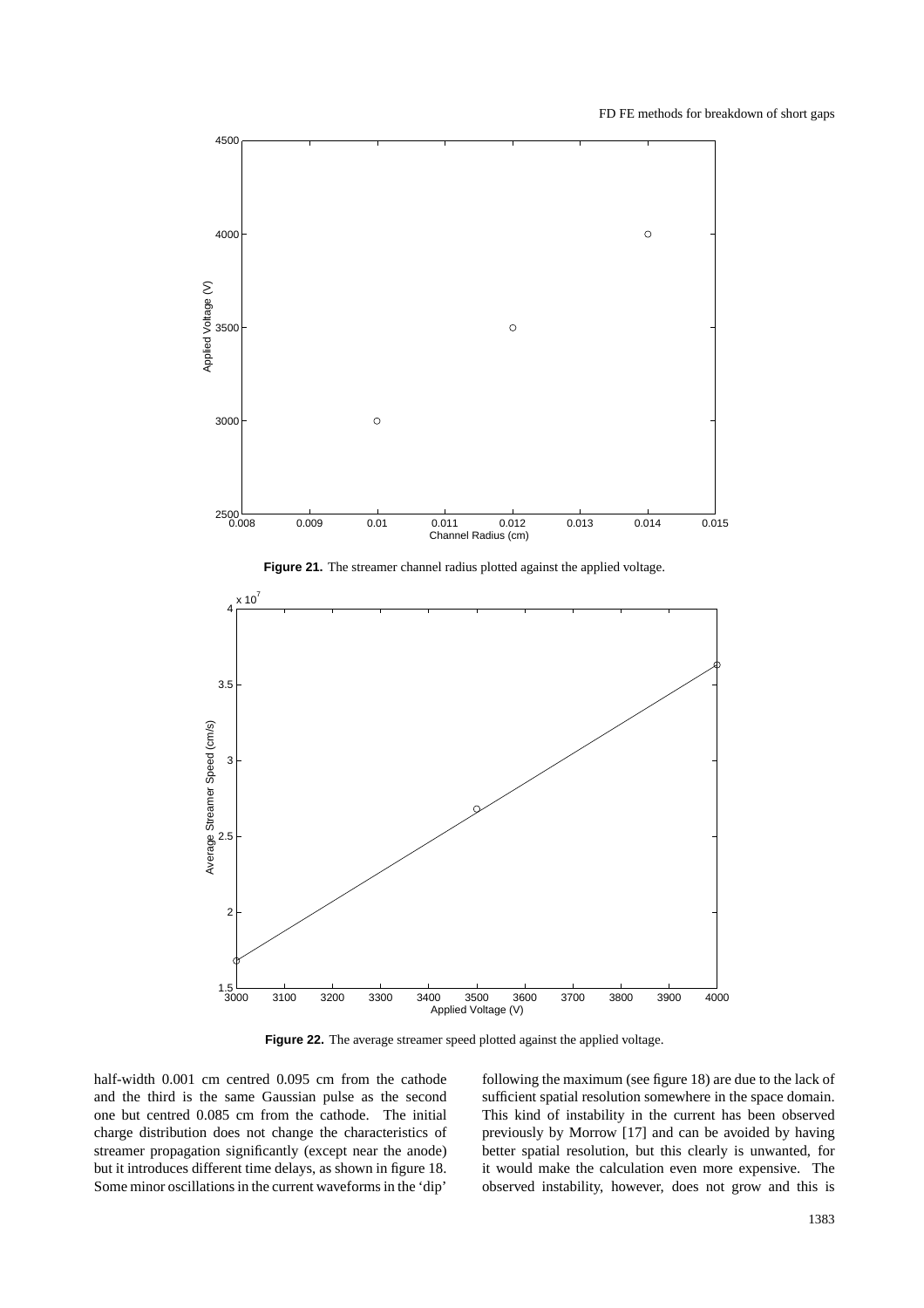

Figure 23. The external circuit current at 2.5 kV for a channel radius of 0.008 cm.

because of the use of the FCT method, which is an accurate and very robust method, for the solution of the continuity equations.

### **4.4. Voltage variation**

The applied voltage was then varied and its effects on the streamer speed, channel radius and current were examined. Three different applied voltages were considered: 3, 3.5 and 4 kV. For the case of 3.5 kV a channel radius of 0.012 cm gave the maximum field in the range 160–180 kV cm<sup>-1</sup>, whereas for 4 kV the channel radius was 0.014 cm. The electron densities were again found to be in the range  $(1-1.5) \times 10^{14}$  cm<sup>-3</sup> for both cases.

Figure 19 shows the temporal evolution of the external circuit current with the three different applied voltages, namely 3, 3.5 and 4 kV, and figure 20 shows the streamer speed at various times during the propagation of the streamer for these three voltages. The channel radius and the average streamer speed are plotted against the applied voltage in figures 21 and 22 and it is found that the channel radius and average streamer speed increase linearly with the applied voltage. This is in agreement with the theoretical results obtained by two-dimensional simulations [1].

Finally a voltage of 2.5 kV was considered with a channel radius of 0.008 cm (extrapolated from the voltage versus channel radius curve in figure 21) and this time there was no streamer formation. Figure 23 shows the current at 2.5 kV.

#### **5. Conclusions**

In this paper, the results obtained from a pre-existing finitedifference code were compared with those obtained from a new improved finite-element flux-corrected transport code, for a short-gap streamer calculation and they were found to be in a very good agreement. Using this new finite-element method, however, allows one to use unstructured grids which offer advantages, compared with finite-difference codes, in that arbitrarily shaped electrodes can be modelled and fewer unknowns need be used for the same problem. This in turn requires less computational time.

The numerical results predicted that no streamer formed at voltages lower than or equal to 2.5 kV and that streamers formed and bridged the gap for higher voltages. The streamer speed and channel radius were found to be linear functions of the applied voltage. Finally, the field behind the streamer was found to be relatively low during the early stages of development of the streamer propagation, which is in contrast to what has been observed for longer gaps and comparable for the latter stages of the development of the streamer.

Future work involves extending this new improved finiteelement code in two dimensions. The finite-difference code would be prohibitively time consuming when extended to two dimensions, due to the large number of unknowns, but with the use of finite elements the number of unknowns is reduced significantly, which makes the modelling of streamers in two dimensions a feasible task. Work on the simulation of a negative electrical corona and an electrical corona at radio frequencies is also under way.

### **References**

[1] Babaeva N Y and Naidis G V 1996 Two-dimensional modelling of positive streamer dynamics in non-uniform electric fields in air *J. Phys. D: Appl. Phys.* **29** 2423–31